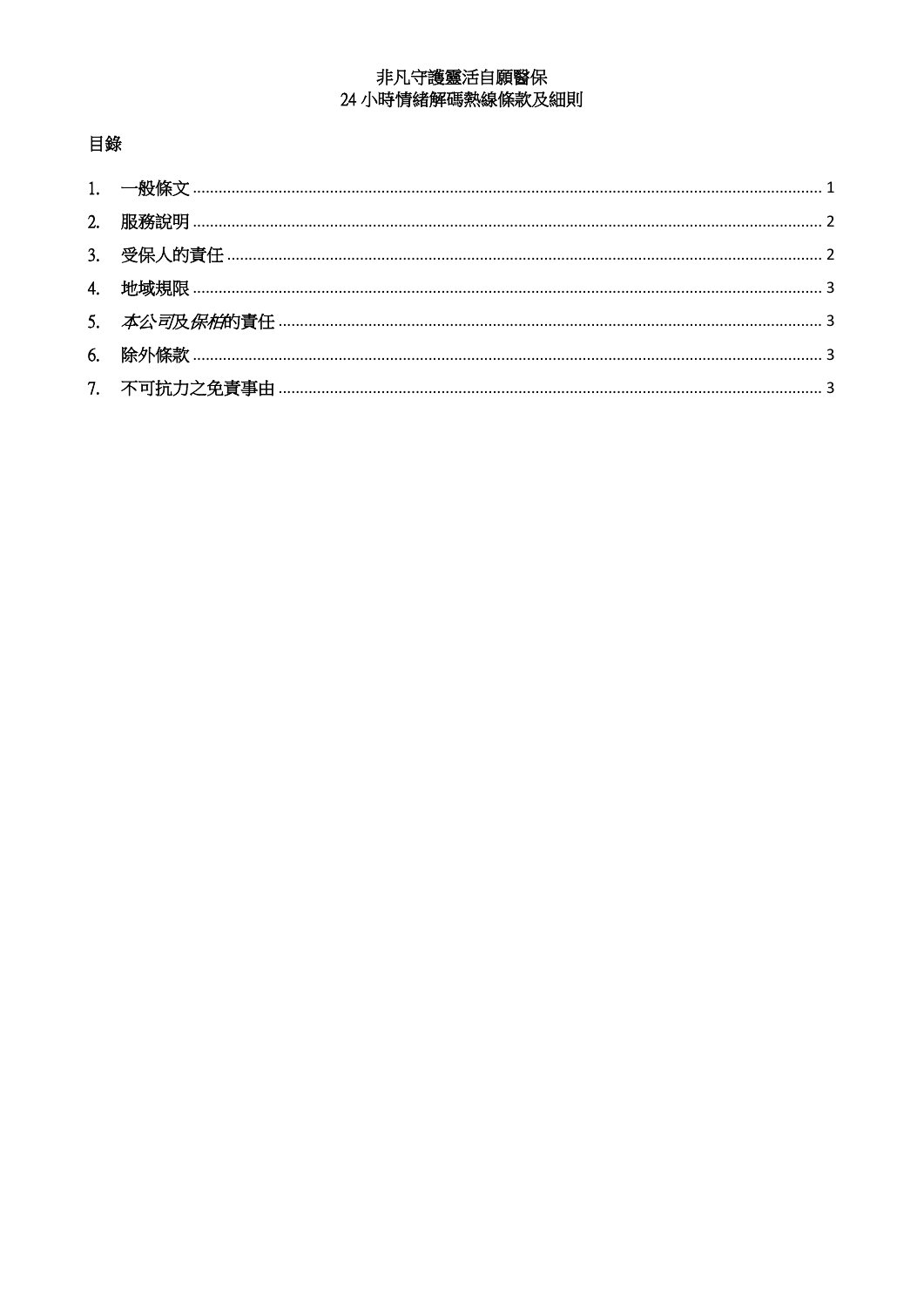### 24 小時情緒解碼熱線條款及細則(「 條文」)

本條文所訂明的服務只適用於中銀集團人壽保險有限公司(「本公司」)承保之醫療保障計劃 (「*計劃」*),而該*計劃*的其他服務條款及細則或保障金額表(視情況而定)上須明確地列明提供 24 小時情緒解碼熱線(「*服務」*)予*受保人*。*本公司*委任保柏(亞洲)有限公司(「*保柏」*)去提供 及安排其服務,隨後可能由*保柏*所選擇的第三方服務提供者提供及並非保證續保。

## <span id="page-1-0"></span>1. 一般條文

- 1.1 本*條文*的條款及細則附於*計劃保單*並屬當中一部分。除本*條文*列明不適用者外,*計劃保單* 的所有條款及細則均為適用,並且具十足效力及作用。倘若*計劃*下任何適用的條款及不保 事項與本*條文*內所明確列明的*條文*有任何抵觸,概以本*條文*的條款為準以解決有關不一致 之處。
- 1.2 除本*條文*下述第 1.6 節另行釋義,本*條文*內以斜體標註的詞彙需以*計劃保單*所載涵意詮釋。
- 1.3 本*條文*列明提供予*受保人*的增值服務,無需額外費用,亦不屬於*認可產品*一部分。
- 1.4 受限於*條文*下述第 6 節所列出之除外條款,由*服務提供者*所提供的*服務*,將由其委任的專 業醫療人員包括但不限於*輔導人員及臨床心理學家*負責提供。各項*服務*和支援須視乎供應 情況,或會因本公司、保柏及服務提供者無法控制的情況而無法提供。
- 1.5 本公*司*有權因必要運作需要、適用法律或安全理由更改本*條文*,更新*服務*範圍或終 止 服務(部分或全部)。受保入應不時參考本公司網站 https://www.boclife.com.hk/tc/product/smartviva-flexi-vhis.html 或 [https://www.boclife.com.hk/f/product/1116/5340/flexi-vhis-24hours-mental-health-hotline](https://www.boclife.com.hk/f/product/1116/5340/flexi-vhis-24hours-mental-health-hotline-provision.pdf)[provision.pdf](https://www.boclife.com.hk/f/product/1116/5340/flexi-vhis-24hours-mental-health-hotline-provision.pdf) 以了解使用服務時條文的最新版本。
- 1.6 就本條文而言,以下使用的字詞及表述必須按照以下所述解釋,除非文義另有所指 -
	- 「*輔導人員」 是指由服務提供者*委任的輔導人員,具有正式資格在*香港*提供輔 導服務。
	- 「*受保人失責」 人是指具有本條文*第3.4 節所賦予的含義。
	- 「 *情緒健康支援* 」 是指具有本*條文*第 2.1 節所賦予的含義。
	- 「**服務提供者」 ///**是指由*保柏*委任的第三方服務提供者以提供*服務*。

「臨床心理學家」 是指符合以下資格的心理學家 –

- (a) 於獲取心理學學位後,具有正式資格從事就情緒及行為失調 予以評估及提供服務,並擁有最少等同香港心理學會下的註 冊心理學家資格;及
- (b) 在*香港*或*香港*境外的司法管轄區,經當地法例許可向*受保人* 提供臨床心理輔導或服務。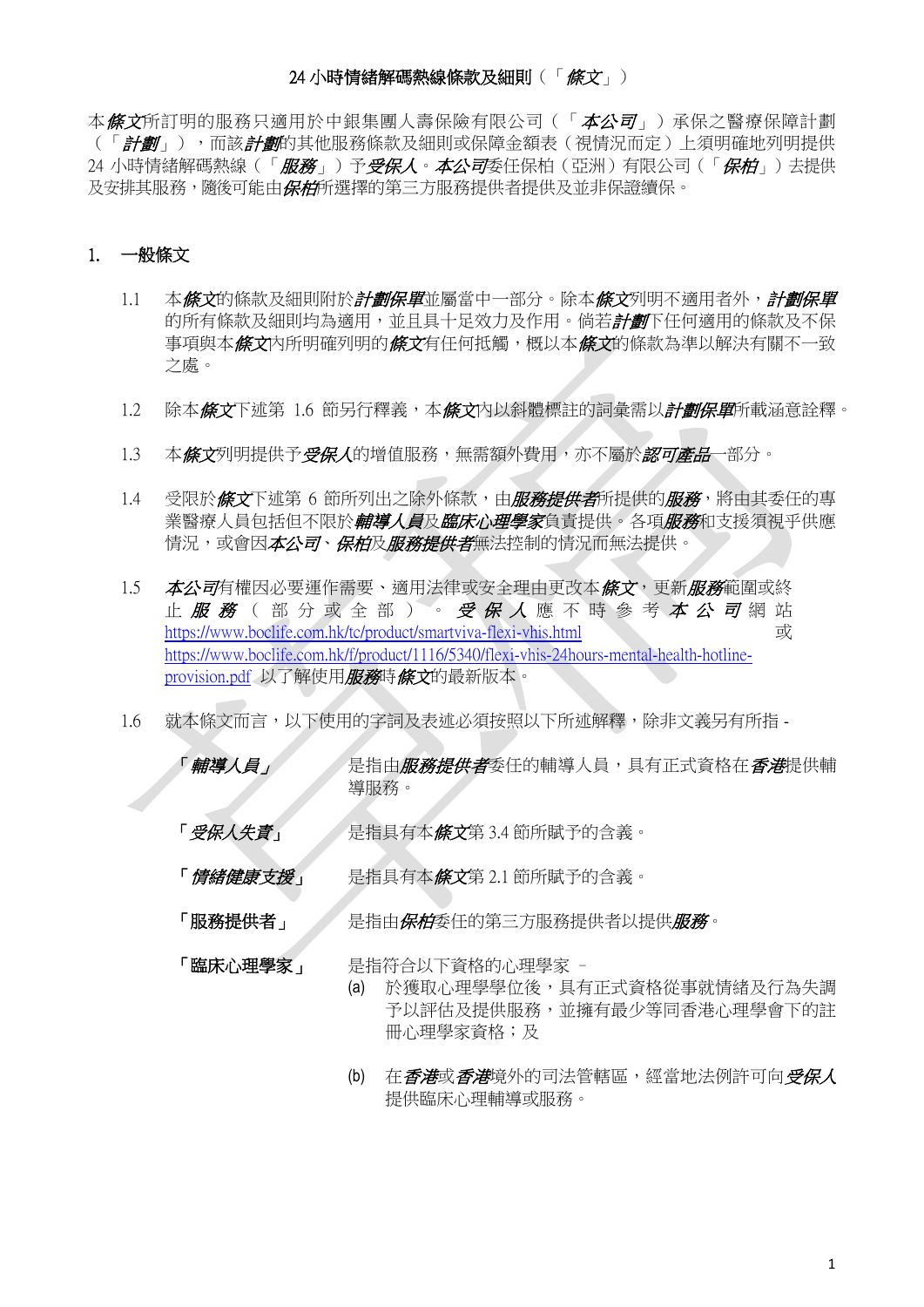### <span id="page-2-0"></span>2. 服務說明

2.1 如受保人需要專業的個人輔導,以預防、識別和解決與個人、心理、情緒、社交相關的憂 慮,包括但不限於可能影響*受保人*個人福祉的健康、壓力、家庭或其他個人事宜(於本*條* 文所述為「*情緒健康支援」),受保人*可使用由*服務提供者*提供下述第 2.2 至 2.3 節的服務 及支援。

年龄未滿十八(18)歲的*受保人*在使用*服務*時必須由*保單持有人*或一名成年監護人陪同。 使用服務須受下述第 4 節的地域限制。

2.2 24 小時情緒解碼熱線

*受保人***如需要非緊急的***情緒健康支援***,可致電***服務提供者***提供的指定 24 小時情緒解碼熱** 線。使用此服務時,*保單*必須仍然生效。*受保人*必須向熱線人員提供與*計劃*有關的資料以 核實是否符合資格,方可開始與*輔導人員*對話。該熱線電話號碼為*香港*電話號碼,並已載 於*計劃*會員指引及*保柏*的會員服務網站內。*本公司及保柏*不會承擔使用熱線服務產生的任 何通話費用或漫遊收費。

熱線電話提供每天 24 小時服務, 補導人員只會通過電話向受保人提供個人輔導, 有關電話 對話並非用意亦不會向*受保人*提供任何醫療診斷或建議。服務的提供須因應*輔導人員*的語 言能力, **服務提供者**不保證可提供廣東話和英語以外的其他語言。

此服務並不是*情緒健康支援*的緊急服務。如發生緊急情況,*受保人*應向醫療專業人員或當 地的緊急熱線尋求協助,例如在*香港*,請撥打 999。*受保人*應作出獨立決定,衡量是否接 受*服務提供者*的建議,以解決任何精神健康的顧慮。

2.3 面談輔導服務

於使用上述第 2.2 節的熱線服務後,如輔導人員建議受保人需要進一步的心理輔導,服務 *提供者***可向***受保人***提供由***臨床心理學家***進行的面談輔導服務。***輔導人員***將根據其專業判斷** 和*服務提供者*的現行慣例/指引決定是否提出建議, 受保人應獨立決定是否接受*輔導人員*的 建議接受本第 2.3 節的服務。此項由*臨床心理學家*提供的面談輔導服務並非用意亦不會向 受保人提供任何醫療診斷、建議、醫學治療或處方藥物。

服務提供者只在其指定的香港地點提供面談輔導服務,所有面談輔導服務須由*輔導人員*作 出預約安排,並受限於*臨床心理學家*的供應情況。當*受保人*使用此面談輔導服務時,*保單* 必須仍然生效,*服務提供者***或會向***受保人***收集***計劃***資料以核實是否符合資格。同時,***受保* 人必須向*服務提供者*出示*保柏尚健卡*,並遵循*本公司、保柏*及/或*服務提供者*載於計*劃*會員 指引的程序規定,方可享用面談輔導服務。

每名*受保人*於每*保單年度*最多可使用四(4)次面談輔導服務。倘若次數已超出每*保單年* 度的最高限額或*臨床心理學家*所建議的任何服務並不在*保單*受保範圍, 受保人須承擔有關 費用並直接向*服務提供者*支付所有款項。

### <span id="page-2-1"></span>3. 受保人的責任

- 3.1 就提供*服務*的所有事宜,*受保人*須與*本公司、保柏*及*服務提供者*合作。*受保人*在使用*服務* 時,不得向*服務提供者*或其指定代理人員傳達任何誹謗、侮辱、令人反感或粗俗的信息或 內容。
- 3.2 受保人應妥善向本公司、保柏及/或*服務提供者*提供因應*服務*所需而作出合理要求的資料及 文件,並確保資料的所有重要事宜正確無誤。
- 3.3 服務提供者能否妥善有效地提供本條文所列的服務, 乃視乎*受保人*是否願意披露其醫療記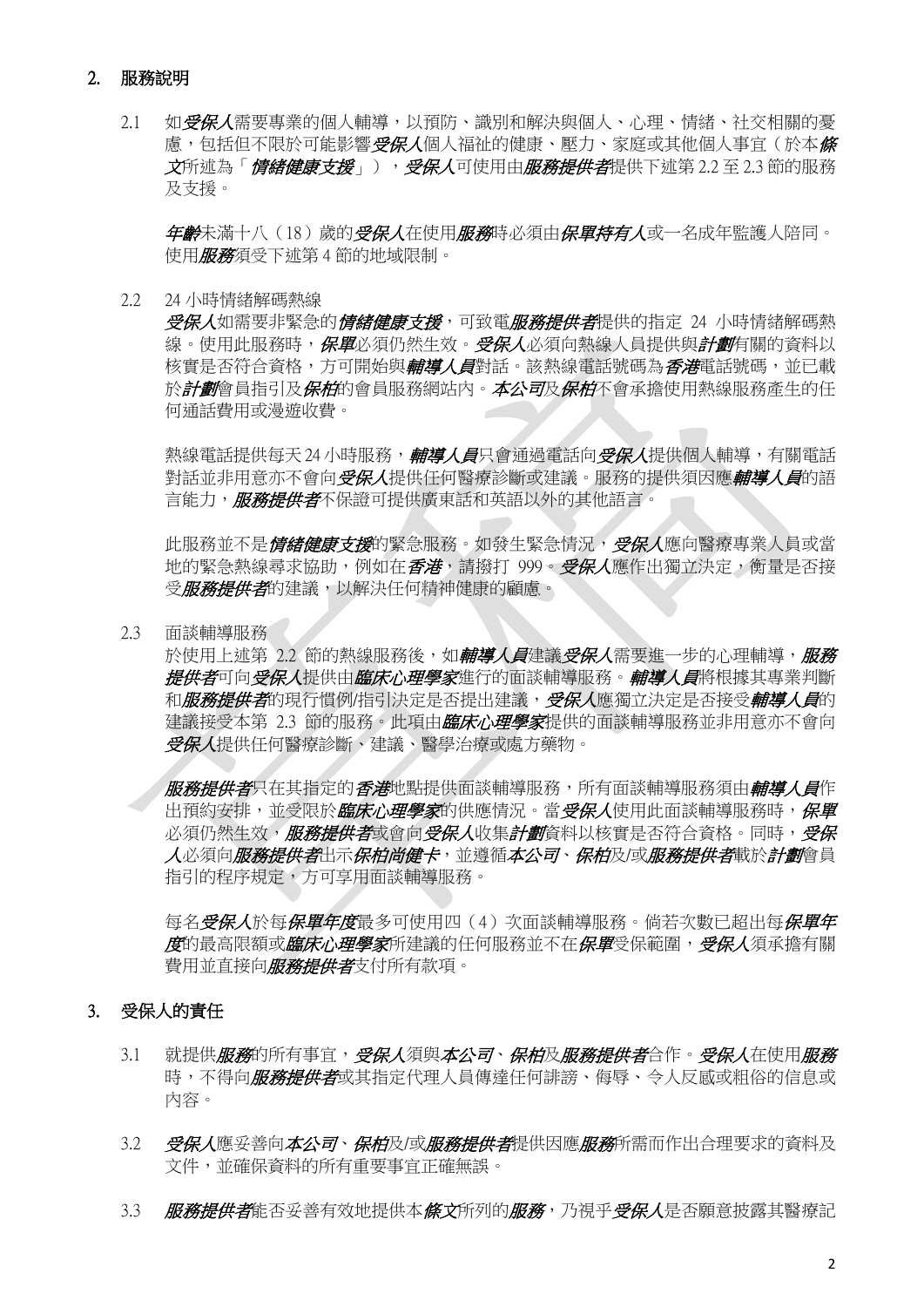錄,並真實及詳細描述其情緒及/或健康問題。

- 3.4 如因*受保人*任何行為或紕漏,或*受保人*未能履行其責任(「*受保人失責*」),而導致*本公* 司、保柏及/或服務提供者未能提供或延遲履行本條文列出的責任:
	- (a) 本公司、*保柏*及/或*服務提供者*有權在其他權利及彌補方法不受限制下,停止提供*服 務*直至*受保人*彌補*受保人失責、或人失責而導致服務提供者*未能履行或延遲 履行的責任,*本公司、保柏*及/或*服務提供者*無須補救履行該部分責任;及
	- (b) 如本公司及保柏因服務提供者未能提供或延遲履行本條文列出的責任,而直接或間 接導致受保人產生任何費用或蒙受任何損失,本公司及保柏概不負責。

### <span id="page-3-0"></span>4. 地域規限

本*條文*第 2.2 節所列的服務並沒有地域規限,惟*受保人*須自行承擔致電熱線所產生的任何費用。 本條文第 2.3 節所列的服務只適用於香港。

## <span id="page-3-1"></span>5. 本公司及保柏的責任

- 5.1 服務提供者及其指定代理均為各自對其行為負責的獨立承辦商,而並非本公*司*或*保柏*的僱 員、代理或受僱人。*本公司及保柏*概不就*服務提供者*及其指定代理提供的任何診斷、治療、 其他行為或紕漏承擔任何責任。
- 5.2 受保人在使用上述第 2.2 節和第 2.3 節所述服務時所提供的所有內容將會嚴格保密。就超出 本*公司及保柏*合理控制範圍的情況下而*受保人*因*服務提供者*或其代理提供之服務或建議, 或就該等服務之供應而直接或間接蒙受或招致之任何損失、損害、費用、起訴、訴訟或法 律程序, 本公司及保柏概不會向保單持有人及/或*受保人*承擔任何責任。

## <span id="page-3-2"></span>6. 除外條款

除了計劃保單內的一般不保事項外,本條文的服務亦不會提供以下項目:

- 6.1 醫療保險;
- 6.2 醫療建議;
- 6.3 診症;
- 6.4 處方藥物;
- 6.5 診斷及治療計劃;
- 6.6 醫療決定;
- 6.7 治療過程中任何階段的醫療服務;
- 6.8 家訪或非預約探訪;或
- 6.9 實驗性及另類治療建議。

## <span id="page-3-3"></span>7. 不可抗力之免責事由

如因罷工、戰爭、入侵、外敵行動、武裝衝突(不論是否正式宣戰)、內戰、叛亂、革命、恐 怖行動、政變、暴動、群眾騷亂、政治或行政干預、輻射能、天災或任何妨礙*服務提供者*或其 指定代理提供*服務*的不可抗力事項,致使*服務*延誤或無法進行時,*本公司*及*保柏*不負任何責任。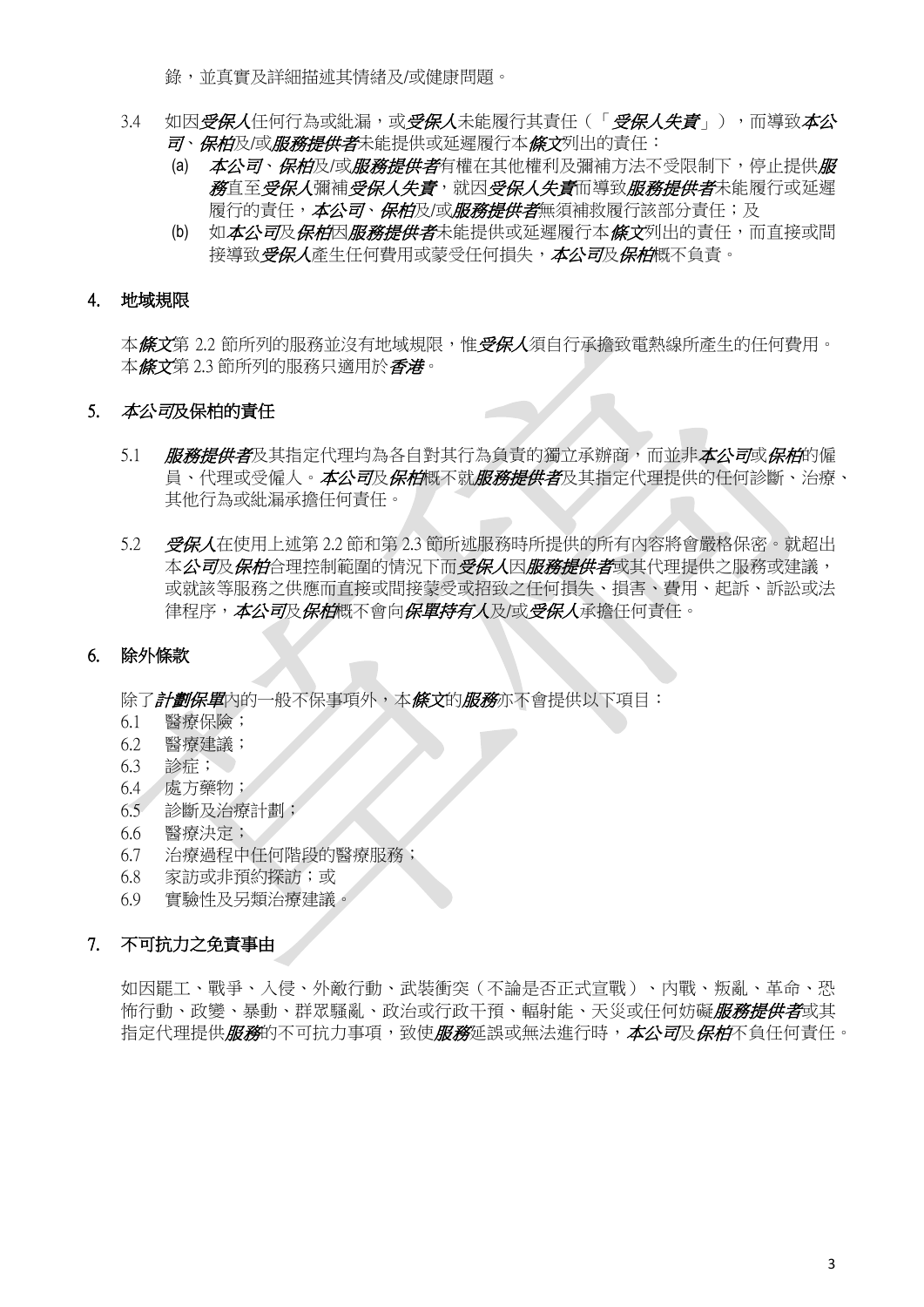## SmartViva Flexi VHIS Terms and Conditions for 24-hour Mental Health Service Hotline

## **Contents**

| 1. |  |
|----|--|
| 2. |  |
| 3. |  |
| 4. |  |
| 5. |  |
| 6. |  |
| 7. |  |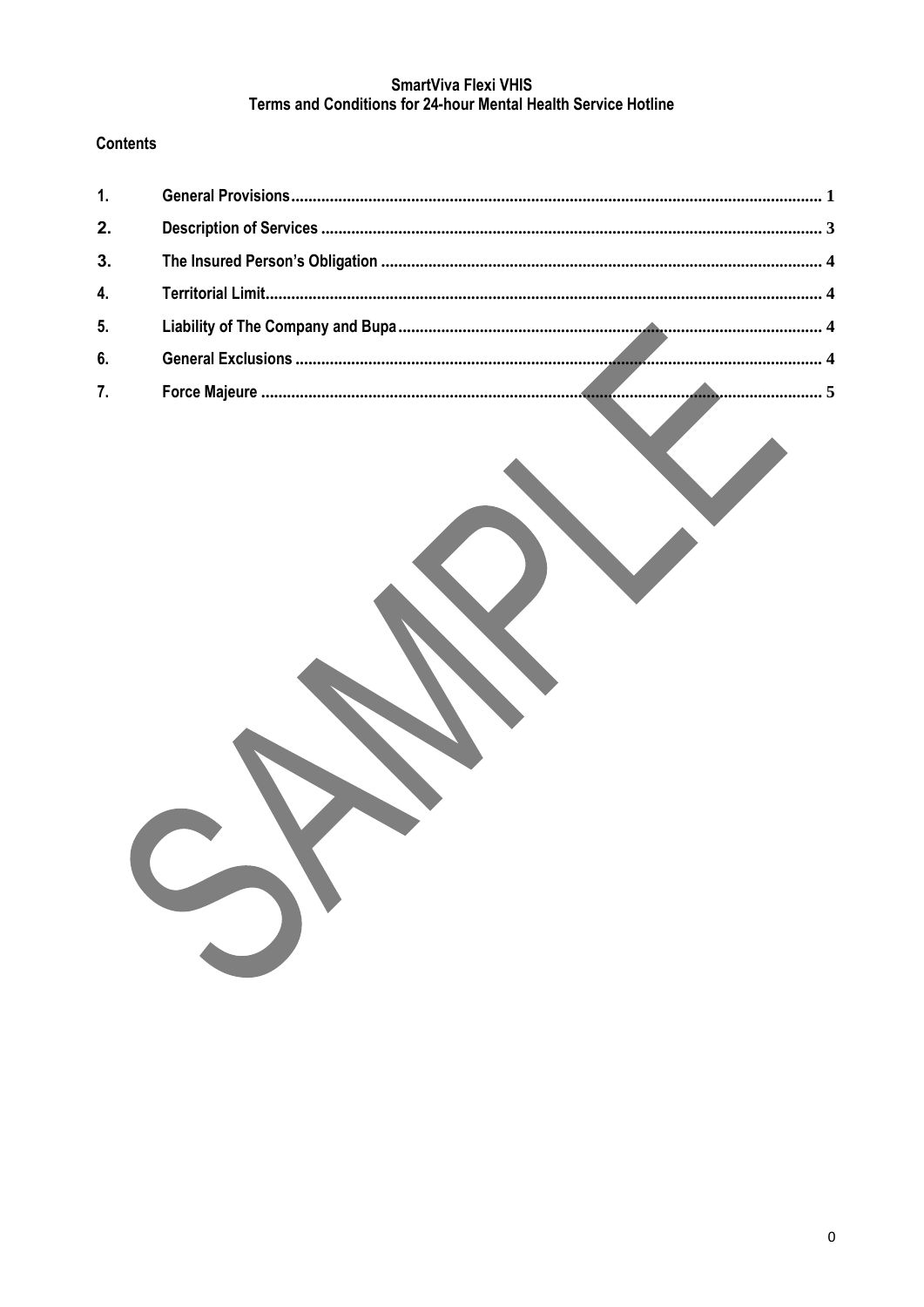#### **Terms and Conditions for 24-hour Mental Health Service Hotline Provision ("Provisions")**

The services set out in this Provisions are only available to the Insured Person who is covered under the medical insurance plan (the "Plan") underwritten by BOC Group Life Assurance Company Limited (the "Company") with 24-hour mental health service hotline service (the "Services") expressly provided in the terms and conditions for other services or schedule of benefits of the Plan (as the case may be). The Company appointed Bupa (Asia) Limited ("Bupa") to provide and arrange all these other services, and subsequently the services may be provided by third party service providers selected by Bupa and they are not guaranteed renewable.

#### <span id="page-5-0"></span>**1. General Provisions**

- 1.1 The terms and conditions for this Provisions are attached to and form part of the Policy of the Plan. Except as otherwise specified in this Provisions, all terms and conditions applied to the Policy of the Plan shall have full force and effect. To the extent that any terms and exclusions applied to the Plan is inconsistent with the provisions expressly provided in this Provisions, the terms in this Provisions shall prevail to resolve such inconsistency.
- 1.2 Unless otherwise defined in Section 1.6 of this Provisions below, capitalised terms used in this Provisions shall have the meanings ascribed to them under Policy of the Plan.
- 1.3 The services set out in this Provisions are value added services available to the Insured Person without additional fees and do not form part of the Certified Plan.
- 1.4 Subiect to the exclusions set out in Section 6 of this Provisions below, the Services provided by the Provider are delivered by its appointed healthcare professionals including but not limited to Counsellors and Clinical Psychologists. The services and assistance provided under this Provisions are subject to availability and may not be available for reasons beyond the Company's, Bupa's and the Providers' reasonable control.
- 1.5 The Company shall have the right to make any changes to this Provisions, amend the scope of Services or terminate the Services (in part or in full) which are necessary to comply with any necessary operational needs, applicable laws or safety requirements. Insured Person should refer to the Company's website from<br>time to the time at https://www.bockife.com.hk/en/product/smartviva-flexi-vhis.html or time to time at <https://www.boclife.com.hk/en/product/smartviva-flexi-vhis.html> or <https://www.boclife.com.hk/f/product/1116/5340/flexi-vhis-24hours-mental-health-hotline-provision.pdf> for the most updated version of this Provisions when using the Services.
- 1.6 For the purpose of this Provisions, the following words and expressions shall have the following meaning, except where the context otherwise requires

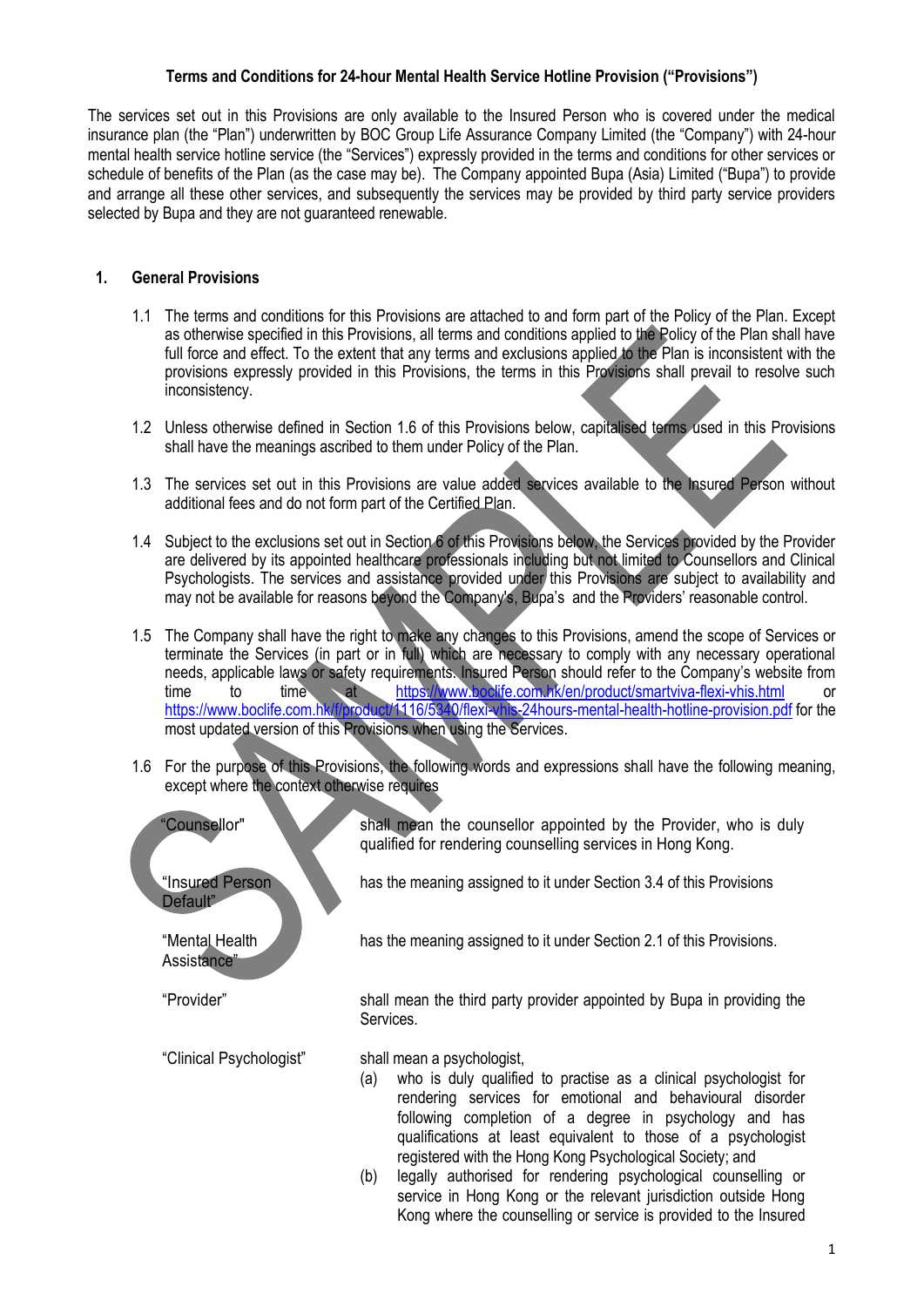Person.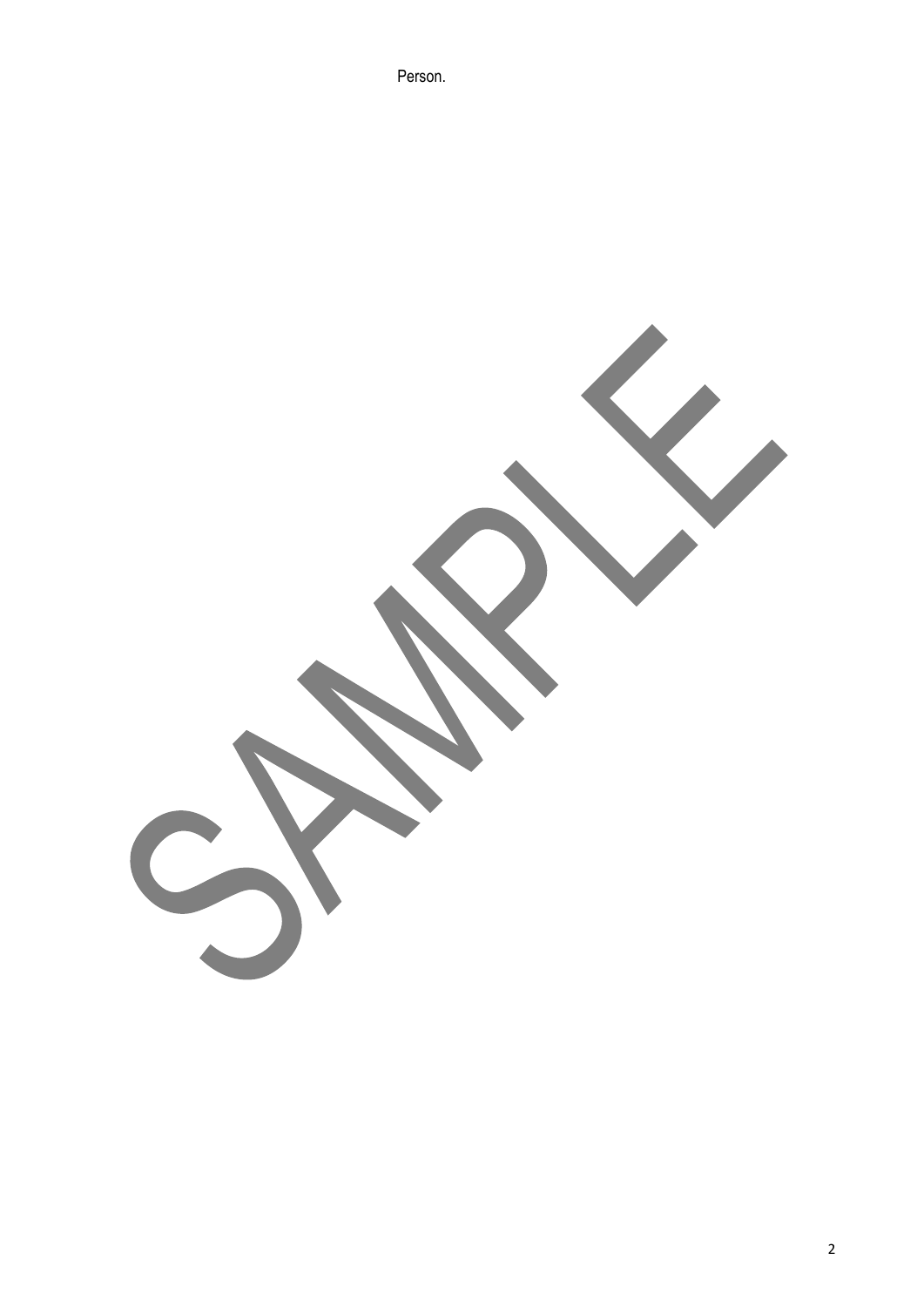#### <span id="page-7-0"></span>**2. Description of Services**

2.1 If the Insured Person is in need of personal counselling in preventing, identifying and resolving personal, psychological, emotional and social related concerns, including but not limited to health, stress, family or other personal issues that may affect the Insured Person's personal well-being (referred to as "Mental Health Assistance" in this Provisions), the Insured Person can utilise the services and assistance from the Provider under Sections 2.2 to 2.3 below.

For Insured Person Aged below eighteen (18) years old, he must be accompanied by the Policy Holder or an adult guardian while using the Services. The provision of the Services is subject to the territorial limit as specified under Section 4 below.

#### 2.2 24-hour mental health service hotline

The Insured Person may call the Provider designated 24-hour mental health service hotline when he is in need of nonemergency Mental Health Assistance. The Policy must still in force when using the hotline services. For the purpose of eligibility checking, the Insured Person is required to provide information related to the Plan to the hotline personnel in order to start the conversation with the Counsellor. The hotline number is a Hong Kong telephone number and it can be found on the Plan's membership quide and Bupa's customer service portal. The Company and Bupa shall not bear any phone charges or roaming fees incurred for using the hotline services.

The hotline service is available 24 hours a day and the personal counselling services can only be provided by the Counsellor to the Insured Person through telephone. Such telephone conversations are not intended to and do not provide the Insured Person with any medical diagnosis or advice. The provision of the hotline services is subject to language capability of the Counsellor and the Provider shall not guarantee the availability of languages other than Cantonese and English.

This service is not an emergency service for Mental Health Assistance. In case of emergency, the Insured Person should seek advice from medical professionals or the local emergency hotline for assistance, for example dial 999 if in Hong Kong. The Insured Person shall make an independent decision whether to accept the recommendation provided by the Provider for the purpose of resolving any mental health concern.

### 2.3 Face-to-face counselling services

Upon the recommendation of the Counsellor after using the hotline services as described in Section 2.2 above, the Provider may offer face-to-face counselling services to the Insured Person when there is a need for further psychological counselling by a Clinical Psychologist. The Counsellor shall make the recommendation according to his professional judgment and the prevailing practice/guideline of the Provider. The Insured Person shall make an independent decision whether or not to receive the services in this Section 2.3 as recommended by the Counsellor. The face-to-face counselling services provided by the Clinical Psychologist are not intended and do not provide the Insured Person with any medical diagnosis, advice, medical treatment or prescription of medication.

Face-to-face counselling services must be received in Hong Kong at the designated location(s) provided by the Provider. All appointments for the face-to-face counselling services must be made by the Counsellor and subject to the availability of the Clinical Psychologist. The Policy must still in force when receiving the face-to-face counselling services and the Provider may check the Insured Person's eligibility by collecting the Plan's information from the Insured Person. The Insured Person must present the BHP card to the Provider and follow the procedures prescribed by the Company, Bupa and/or the Provider as stated in the Plan's membership guide when receiving the face-to-face counselling services.

Each Insured Person can enjoy up to a maximum number of four (4) face-to-face counselling services per Policy Year. For any visits exceeding the maximum limits per Policy Year or any services recommended by the Clinical Psychologist which are not covered by the Policy, the Insured Person shall be responsible for the costs of the services and all fees must be settled with the provider directly.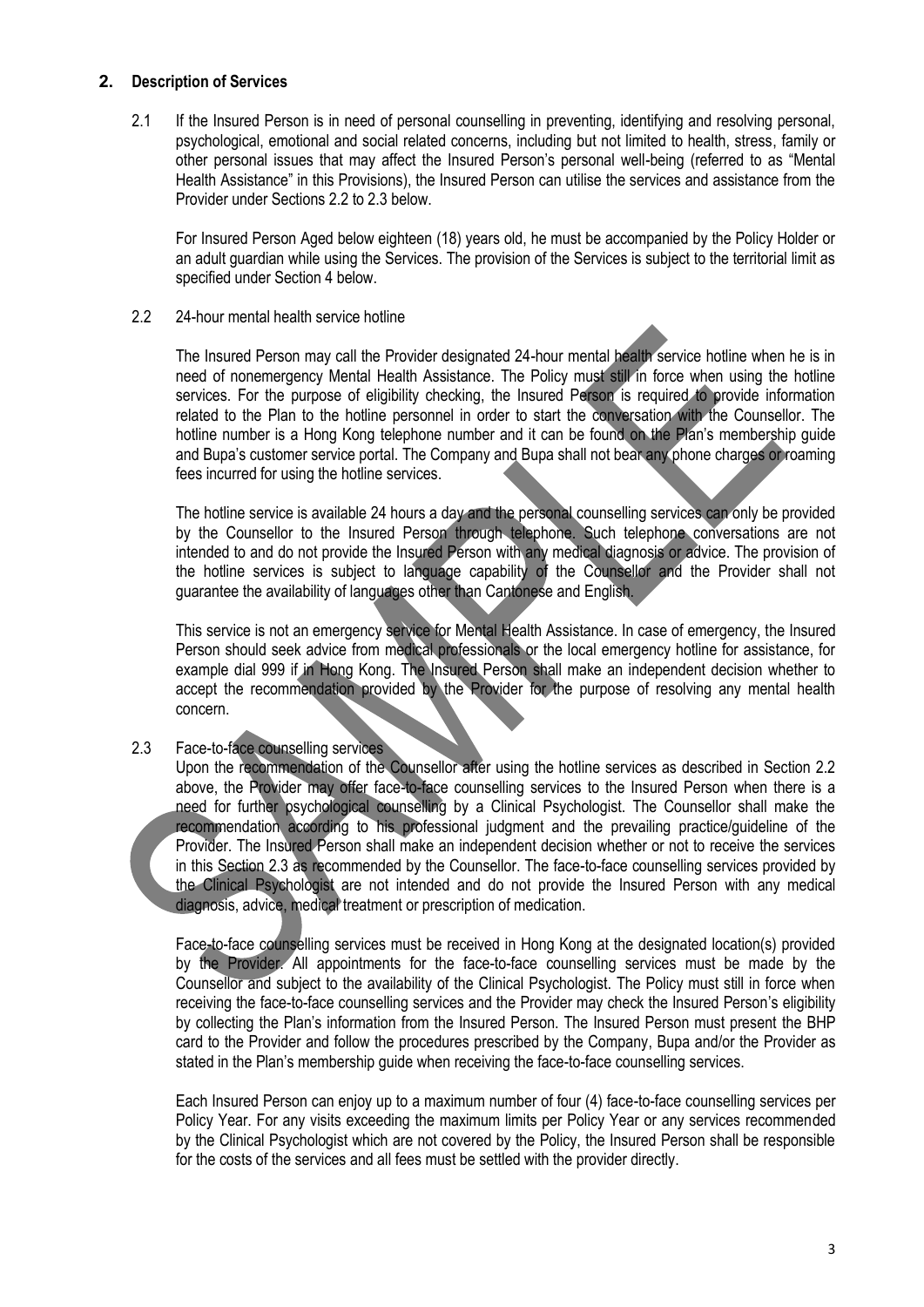### <span id="page-8-0"></span>**3. The Insured Person's Obligation**

- 3.1 The Insured Person shall co-operate with the Company, Bupa and the Provider in all matters relating to provision of the Services. The Insured Person shall not deliver any defamatory, abusive, offensive or vulgar message or content towards the personnel of the Provider or its appointed agents in enjoying the Services.
- 3.2 The Insured Person shall promptly provide the Company, Bupa and/ or the Provider with such information and materials as the Company, Bupa and/or the Provider may reasonably require in order to supply the Services and ensure that such information is accurate and up-to-date in all material respects.
- 3.3 The Provider's ability and effectiveness to provide the Services under this Provisions are necessarily dependent upon the Insured Person's willingness to disclose their mental and/ or health concerns truthfully and comprehensively.
- 3.4 If the Company, Bupa and/ or the Provider's performance of any of its obligations under this Provisions is prevented or delayed by any act or omission by the Insured Person or failure by the Insured Person to perform any relevant obligation ("Insured Person Default"):
	- (a) The Company, Bupa and/or Provider shall without limiting its other rights or remedies have the right to suspend performance of the Services until the Insured Person remedies the Insured Person Default, and rely on the Insured Person Default to relieve it from the performance of any of its obligations to the extent the Insured Person Default prevents or delays Provider's performance of any of its obligations; and
	- (b) The Company and Bupa shall not be liable for any costs or losses sustained or incurred by the Insured Person arising directly or indirectly from Provider's failure or delay performing any of its obligations as set out in this Provisions.

### <span id="page-8-1"></span>**4. Territorial Limit**

The services set out in Section 2.2 above do not have any territorial limitation provided that the Insured Person can make the call to the hotline at own costs. The services set out in Section 2.3 above are available in Hong Kong only.

#### <span id="page-8-2"></span>**5. Liability of The Company and Bupa**

- 5.1 The Provider and its appointed agents are independent contractors who are responsible for their own acts and they are not employees, agents or servants of the Company or Bupa. The Company and Bupa shall not be liable for any diagnosis or treatment or other acts or omissions performed by the Provider and its appointed agents.
- 5.2 All information provided by the Insured Person in using the services described under Sections 2.2 and 2.3 above will be kept in strict confidence. However, the Company and Bupa shall not be liable to the Policy Holder and/or the Insured Person in any respect of any loss, damage, expense, suit, action or proceeding suffered or incurred by the Insured Person, whether directly or indirectly, arising from or in connection with the service provided or advice given by the Provider, or any fault or omission of the Provider or its appointed agents which is out of the Company's and Bupa's reasonable control.

#### <span id="page-8-3"></span>**6. General Exclusions**

Apart from the general exclusions set out under the Policy of the Plan, the Services under this Provisions shall not include the provision of –

- 6.1 health insurance;
- 6.2 medical advice;
- 6.3 medical consultations;
- 6.4 prescriptions;
- 6.5 diagnosis and treatment plan;